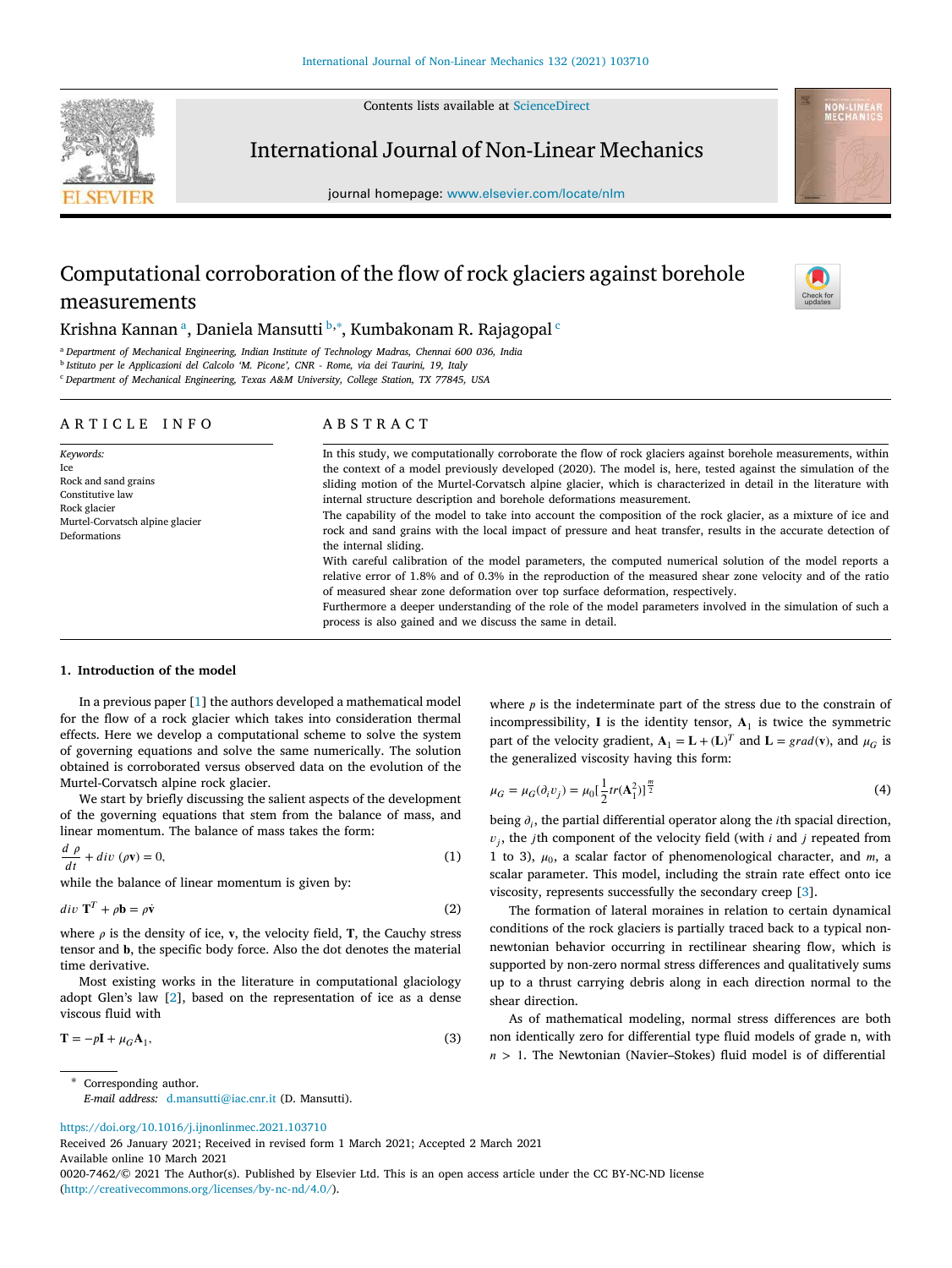type with  $n = 1$  [[4](#page-9-3)] as well as the mentioned Glen's law for ice, which, consequently, cannot predict the whole process of moraine formation.

McTigue, Passman and Jones[[3](#page-9-2)] modeled the creep of ice by using a second order fluid model (SOFM) the simplest constitutive equation capable of describing both primary and secondary creep, which also includes normal stress differences arising in shearing flow.  $1$  Along this line Man and Sun in [\[6](#page-9-4)] modified SOFM with a Glen-like functional expression of the viscosity coefficient in order to regain the strain rate effects as reflected in Glen's law. The expression of the modified SOFM (MSOFM) stress tensor is

$$
\mathbf{T} = -p\mathbf{I} + \mu_G \mathbf{A}_1 + \alpha_1 \mathbf{A}_2 + \alpha_2 \mathbf{A}_1^2,\tag{5}
$$

where  $\alpha_1$  and  $\alpha_2$  are material scalar parameters to be fixed and  $A_2$  is the second Rivlin–Ericksen tensor, describing the frame-indifferent time derivative of the velocity gradient tensor, that is

$$
\mathbf{A}_2 = \dot{\mathbf{A}}_1 + \mathbf{A}_1 \mathbf{L} + \mathbf{L}^T \mathbf{A}_1
$$

with  $\dot{A}_1$ , the material time derivative of tensor  $A_1$ .

It is worth to mention that the MSOFM model has been extended in order to include the effect of pressure as measured by Barrette and Jordaan, who reported in [\[7\]](#page-9-5) several experimental tests on the mechanical response of ice under compressive load and in presence of confinement pressures. Arcangioli et al. in [\[8\]](#page-9-6) derived the upgraded model basing on implicit theories of continuum mechanics and obtaining an appropriate choice of the functional expression of the material parameters by matching with the experimental creep curves.

However let us observe that the above listed models are essentially for clean ice. In the case of rock or debris-laden glaciers, the impact of pressure, and also temperature on the viscosity coefficient must be included in relation to the concentration of debris and particle size. Actually, here, within the flow of the glacier, ice melting temperature undergoes local changes due to (non-hydrostatic) pressure increase caused by the interaction of ice with included rock fragments, and subsequent local phase transition events lead to release of water influencing ice–debris mixture viscosity[[9](#page-9-7)]. This behavior has been recently reviewed by Moore in [\[10](#page-10-0)] who reconsidered a broad range of field observations, theory and experimental work relevant to the mechanical interactions between ice and rock debris. It is worth mentioning the observations reported by Lawson and Elliott in[[11\]](#page-10-1) from experimental strength testing of real glacier ice. They found that, if debris is incorporated, transition from ductile to brittle regime (when crevasses may form) strongly depends on temperature, so that if temperature decreases, critical total strain also decreases, meanwhile compressive strength of rock glacier ice increases to its maximum as effect of regelation of previously formed water films, hardening around rocky particles. The mechanism shaping ice–debris mixtures constitutive behavior is summarized by Moore[[10\]](#page-10-0) as a ''competition between the role of debris in impeding ice creeping'' (as for 'locking' in the case of granular material) ''and the mitigating effect of unfrozen water at debris–ice interface'', driven by shear rate, pressure, temperature, salinity, debris concentration and particle size.

In 2013 two of the authors, Kannan and Rajagopal, proposed a generalization of the Man and Sun's constitutive equation ([5](#page-1-1)) in order to describe, at the mechanical level, the impact of debris trapped in ice[[12\]](#page-10-2). Recently, in 2020 present authors published an extension of that model including explicitly also the representation of the thermal field [\[1\]](#page-9-0). These upgrades are obtained with an appropriate choice of the viscosity coefficient and of the normal stress parameters as functions depending also on pressure, temperature and solid fraction. Inspiration is taken from the work on dense suspensions of a newtonian fluid and hard spherical particles by Mills and Snabre [\[13](#page-10-3)] regarding the functional expression of the viscosity coefficient, and from the

work on non-colloidal suspensions of a non-newtonian fluid and hard spherical particles by Morris and Boulay[[14\]](#page-10-4) regarding the normal stress parameters. For the dependency of the three parameters on the temperature field, an Arrhenius type behavior is adopted ensuing on-field observation data[[15\]](#page-10-5).

<span id="page-1-0"></span>Without going into the details that can be found in the mentioned publications, we recall the main formulas and equations of the extended model in [\[1\]](#page-9-0) which is, here, the object of validation.

In particular let us rewrite, first, the Cauchy stress tensor with renamed coefficients:

<span id="page-1-1"></span>
$$
T = -pI + \mu_{KMR}A_1 + \alpha_{KMR,1}A_2 + \alpha_{KMR,2}A_1^2,
$$
\n(6)

having the form:

<span id="page-1-2"></span>
$$
\mu_{KMR} = \mu_{KMR}(\partial_i v_j, \hat{p}, T) =
$$
\n
$$
\mu_G(\partial_i v_j) \left[ (1 - f) \left( 1 + k_1 \sqrt{\frac{\hat{p} - P_a}{P_a}} \right) + f k_2 \frac{\hat{p} - P_a}{P_a} \right] \cdot e^{B(\frac{1}{T} - \frac{1}{T_0})}
$$
\n(7)

$$
\alpha_{KMR,i} = \alpha_{KMR,i}(T) =
$$
\n
$$
\alpha_i^0 \left[ 1 + k_{i+2} \frac{\bar{\phi}^2}{(1 - \bar{\phi})^2} \right] \cdot e^{B_i(\frac{1}{T} - \frac{1}{T_0})}, \quad i = 1, 2
$$
\n(8)

where  $\hat{p} = -\frac{1}{3}$  *tr*(T) is the negative of the mean normal stress, T is the temperature,  $\mu_G$  is the Glen's viscosity coefficient in [\(4\)](#page-0-4), f and  $\bar{\phi}$  are the equilibrium solid fraction and the relative solid fraction of rock and sand grains trapped in the ice interstices, respectively,  $\alpha_i^C$ and  $k_i$  for  $i = 1, \dots, 4$  are material constants, B and  $B_i$  are activation constant factors,  $P_a$  is the atmospheric pressure and  $T_0$  is the transition temperature of the material property. Taking into account the thermodynamical arguments of Dunn and Fosdick [\[16](#page-10-6)] and the results of Man and Sun in [\[6\]](#page-9-4), as extensively explained in [\[12](#page-10-2)], the relation  $\alpha_{KMR,1} + \alpha_{KMR,2} = 0$  has to be met.

The definition of  $f$  and  $\bar{\phi}$  requires the introduction of the solid fraction of rock and sand grains trapped within the ice interstices, called  $\phi$ , and of the maximum solid fraction of such particles achievable in the 'random-close-packing configuration' (the reader is referred to granular materials terminology), denoted by  $\phi_{max}$ . Then we can introduce:

$$
\bar{\phi} = \frac{\phi}{\phi_{max}},\tag{9}
$$

<span id="page-1-3"></span>
$$
f = \frac{\bar{\phi}}{\bar{\phi} + e(1 - \bar{\phi})},\tag{10}
$$

with e measuring the extent of sliding effect due to the presence of water film at the surface of the 'free-to-move' rock particles, whose relative fraction is quantified by  $(1 - \bar{\phi})$ . It is worth noting that f is close to 1, its maximum value, either when e is null or when  $\phi = \phi_{max}$ , that is either in condition of null sliding effect of the 'free-to-move' solid particles or when solid particles are so densely distributed to prevent any motion. On the contrary, the value of  $f$  decreases along with increasing values of e and/or increasing values of  $(1 - \bar{\phi})$ , both conditions corresponding to increasing mobility of the 'free-to-move' solid particles either due to the presence of more water film with lubricating effect at their interface with ice or for being surrounded by pure ice and, so, flowing as a part of it without offering any additional resistance. Compared to  $\bar{\phi}$ , the equilibrium solid fraction,  $f$ , represents also the impact of ice or water around the solid particles and distinguishes the possibility that solid particles move and subtract themselves from the set of the fixed ones and join the dynamics of ice, so inducing shear-thinning within ice flow  $(f$  decreasing), from the possibility that they keep themselves locked with each other inside ice interstices  $(f = 1)$ . The numerical tests, that will be presented and discussed later, show undoubtedly the critical role played by these quantities in the detection and characterization of sliding occurring in rock glacier flow.

The structure of this paper is the following: in Section [2](#page-2-0), the test case and its mathematical formulation are described; in Section [3,](#page-4-0) the numerical solution approach and the numerical results are presented and discussed versus the model validation purpose. In Section [4](#page-8-0) conclusions and future work perspective are drawn.

<sup>&</sup>lt;sup>1</sup> There has been a great deal on unnecessary controversy concerning the status of these models. A critical review and a detailed discussion of the same have been developed by Dunn and Rajagopal in [\[5](#page-9-8)].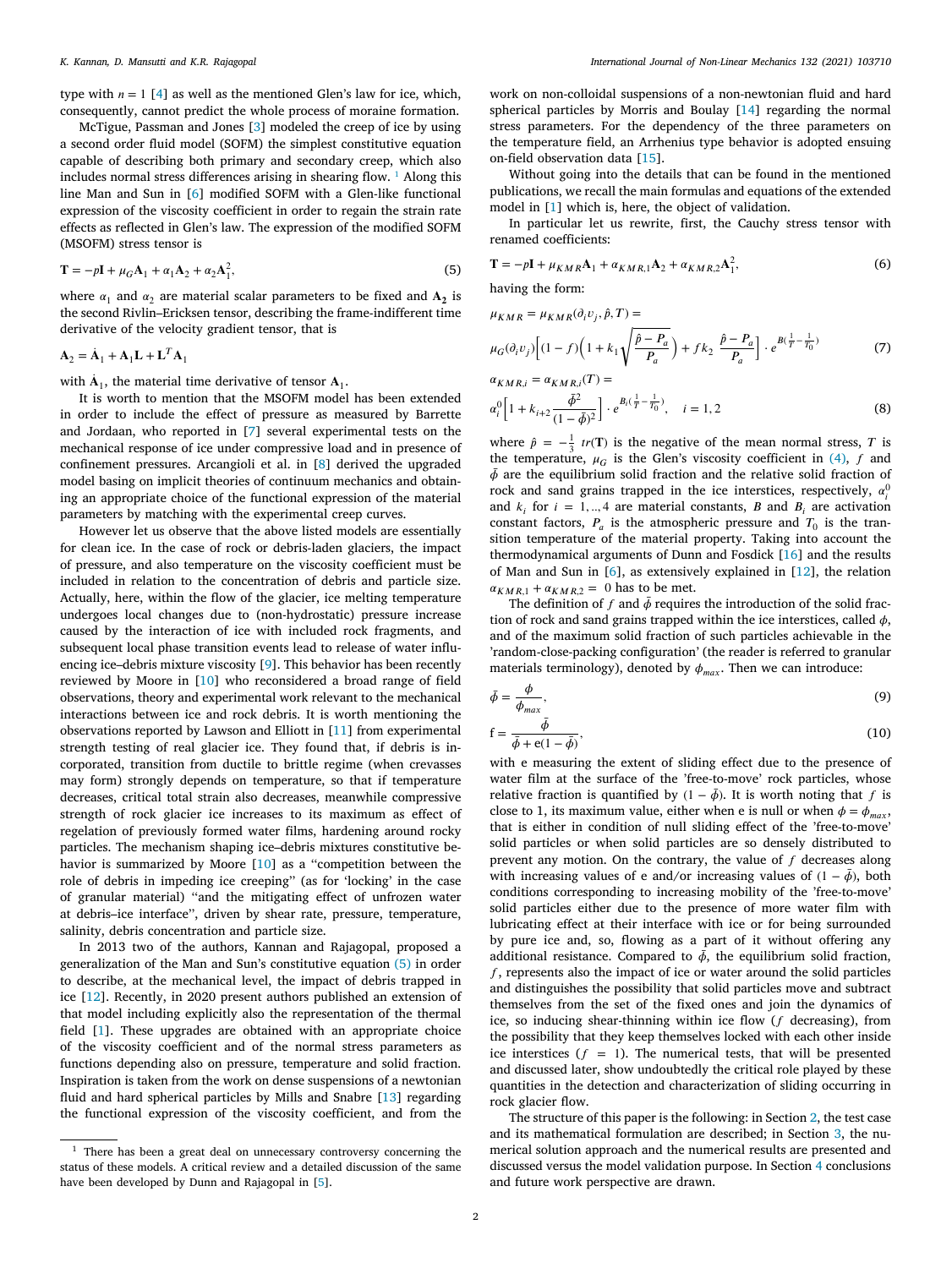

**Fig. 1.** Murtel Corvatsch alpine rock glacier in the Upper Engadin, Switzerland, with the location of the borehole 2/1987.

#### <span id="page-2-1"></span>**2. The test case**

<span id="page-2-0"></span>The constitutive character of rock glaciers makes them possibly very unstable as effective viscosity can reach up to seven times smaller than for clean ice with consequent onset of shear flow. When shear flow establishes, it may be rigid and fast with possible devastating effects. For the criticality of this situation we have decided to challenge the KMR model with regard to the detection of the shear zone of a rockglacier flow very well documented in the literature, as it is in the case of Murtel-Corvatsch glacier in the Upper Engadin, Switzerland, shown in [Fig. 1](#page-2-1).

#### *2.1. Natural set-up and its representation*

In [\[17](#page-10-7)], based on borehole measurements, Arenson et al. pointed out that, in contrast to temperate glaciers, permafrost within rock glaciers has distinct shear zones where deformations concentrate. And also they observed that the flow velocity depends on the temperature and the composition. Actually, the KMR model covers both of the aspects. Furthermore, they provided the measurement of deformation and temperature in depth in several boreholes combined with a sufficiently detailed description of the local composition of the glacier making their set-up particularly suitable to our aim.

We have focused on the borehole 2/1987 (whose location is highlighted in [Fig. 1](#page-2-1)) and from the corresponding data and qualitative picture, we have reconstructed the profile of  $\bar{\phi}$  as in the plot in [Fig. 2](#page-3-0), where it is also shown that, *ℎ*, the thickness of the glacier, is about 60*m*. Let us observe that  $\bar{\phi}$  has a value very close to 1 in the lower layer, identified as 'essentially' rocky zone, and a value smaller than 0.2 in the upper layer, which is an 'essentially' icy zone, whereas, in the internal 3 m thick layer at a distance of 28.4 from bedrock, the value decreases linearly towards the upper layer. It is expected that here, being the glacier neither rigid rock nor temperate, the peculiarities of the behavior of the rock-glacier might be enhanced. As suggested also in the paper[[12\]](#page-10-2), we have fixed  $\phi_{max} = 0.605$ , following the observations of Ovralez et al. who studied a dense suspension of non colloidal particles via magnetic resonance imaging [\[18](#page-10-8)]. The corresponding value of e and, consequently, the graph of  $f$  (the last one also plotted in [Fig. 2](#page-3-0)), have been fixed according to the results of a series of numerical trials finalized to shoot the measured deformation profile (this aspect will be extensively discussed in Section [3.2\)](#page-4-1); such testing lead us to fix  $e = 175$  at the 'essentially' rocky zone and at the zone of ice 'averagely' mixtured with sand and rocky grains, and  $e = 1.1$  in the 'essentially' icy zone. As suggested by the functional expression of  $f$ , the impact of a value of  $e$  is related to the corresponding value of the quantity  $(1 - \bar{\phi})$  and it is quite different if such a quantity approaches 1 rather than being almost null.

Another important information for the present validation procedure is the in-depth temperature profile that we have obtained from Arenson et al. data and picture. At borehole 2/1987 the reconstructed sketch of temperature in the time period 1987–1990 is shown in [Fig. 3.](#page-3-1) In their paper Arenson et al. commented that, in the following time period 1991–1995, an increase of 0.5 ◦C was perceived at the shear zone in [28.4 m, 31.4 m]. So we have included this information by adjusting correspondingly the previous profile and obtained the temperature plot for the time range 1991–1995 (see [Fig. 3\)](#page-3-1).

The surface of Murtel-Corvatsch glacier is characterized by a slope of  $\alpha = 14^\circ$ , so gravity is an external effective cause of the observed sliding motion. In absence of additional geometrical details, surface slope and glacier thickness are assumed constant in the sliding direction.

Based on the described set up, the validation test consisted in the numerical reproduction of the in-depth borehole deformation profile (shear zone included) at each time shot measured and documented by Arenson et al.

# *2.2. Governing equations*

The geometrical characteristics and the position of the borehole 2/1987, very close to the longitudinal symmetry axis of the glacier and where the ice flow is presumably fully developed, have allowed to adopt the unidirectional approximation. Then, avoiding redundant indicial notation and fixed a reference frame, as in [Fig. 4,](#page-3-2) with origin at the bedrock,  $(x)$ , horizontal axis parallel to the sliding direction, and  $(v)$ , vertical axis directed upwards, the unknown velocity and pressure fields assume the form

$$
\mathbf{v} = (u(y), \ 0, \ 0)^T \tag{11}
$$

$$
p = p(y). \tag{12}
$$

The particular observed thermal conditions define the test problem as a steady isothermal glacier creeping flow problem, in correspondence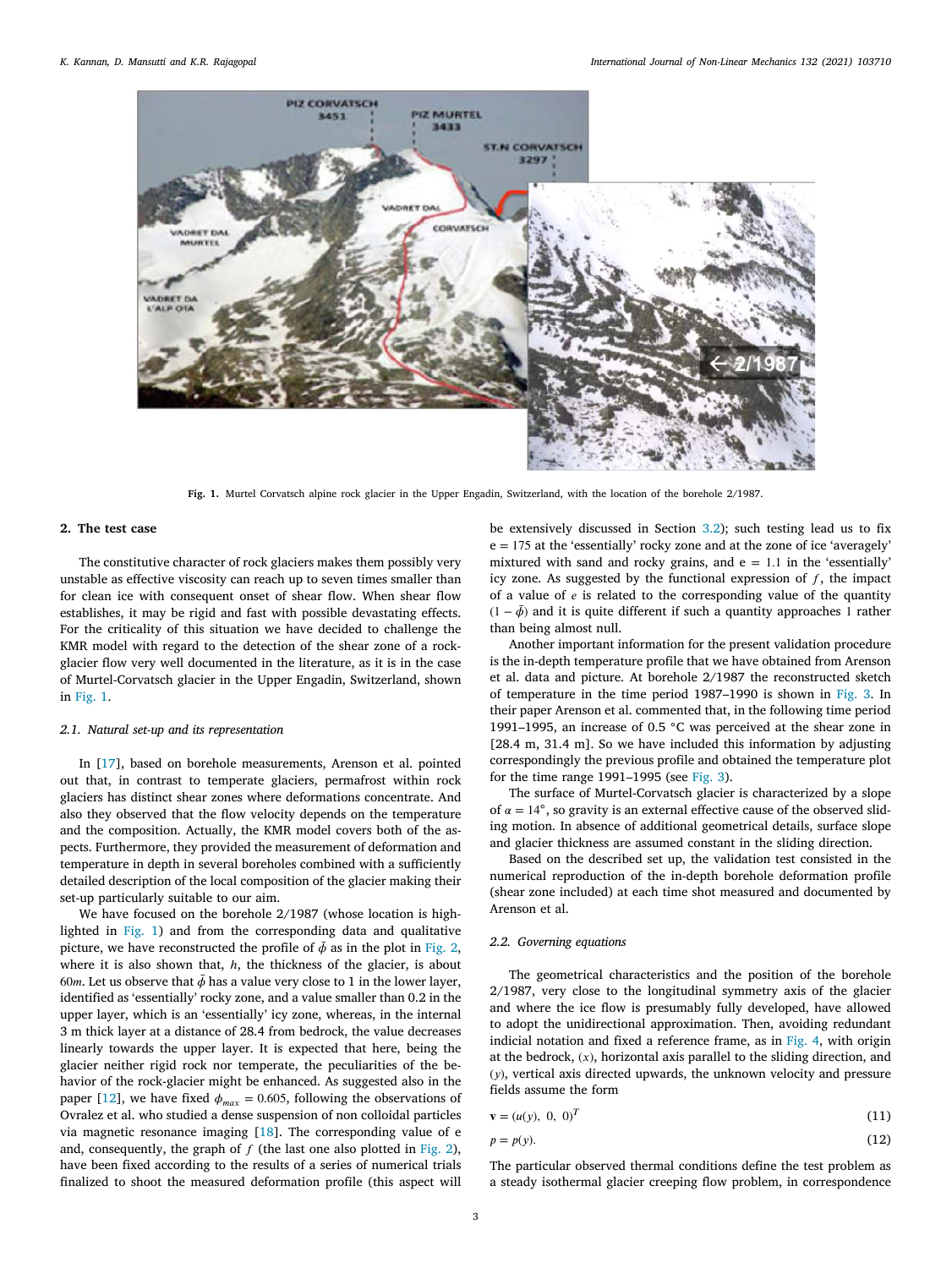

**Fig. 2.** Relative rock and sand grain fraction and equilibrium solid fraction reconstructed from borehole 2/1987 data in [\[17](#page-10-7)].

<span id="page-3-0"></span>

<span id="page-3-1"></span>**Fig. 3.** Measured temperature profile at borehole 2/1987 as in[[17\]](#page-10-7).

of each measured temperature profile in [Fig. 3.](#page-3-1) The balance of linear momentum reduces to

$$
\frac{d}{dy}\left(\mu_{KMR} u'\right) = -\rho_{mix} g \sin\alpha \tag{13}
$$

$$
\frac{d}{dy}\left(-p + \alpha_{KMR,1} \left(u'\right)^2\right) = \rho_{mix} \ g \ cos \alpha, \tag{14}
$$



<span id="page-3-5"></span>**Fig. 4.** Geometrical set-up of the test case.

<span id="page-3-2"></span>holding for  $y \in (0, h)$  (u' denotes the first derivative of u). We observe that, being unidirectional, the velocity field meets a priori the incompressibility constrain,  $div \mathbf{v} = 0$ , and it results  $\hat{p} = p$ .

As  $\mu_{KMR}$  depends on  $u'$ , in order to characterize the system let us introduce explicitly its expression, where the value  $m = -2/3$  is adopted along with the results in the literature of the classical Glen's law([\[15](#page-10-5)]. Then Eq. ([13\)](#page-3-3) becomes

$$
\frac{d}{dy}\left(\mu_0 \left[ (1-f)\left(1 + k_1 \sqrt{\frac{p - P_a}{P_a}}\right) + fk_2 \frac{p - P_a}{P_a} \right] \cdot e^{B(\frac{1}{T} - \frac{1}{T_0})} (u')^{1/3} \right)
$$
\n
$$
= -\rho_{mix} g \sin\alpha \tag{15}
$$

Eqs. [\(14](#page-3-4)) and [\(15](#page-3-5)) represent a second order system of Ordinary Differential Equations (ODE) in  $(u, p)$  that is determined, here, under the following boundary conditions:

$$
u(0) = 0,\t(16)
$$

<span id="page-3-7"></span><span id="page-3-6"></span>
$$
u'(h) = 0, \ p(h) = P_a \tag{17}
$$

<span id="page-3-4"></span><span id="page-3-3"></span>which describe the no-slip condition at the bedrock, typical for ice below melting temperature, and the dynamical equilibrium between ice and atmosphere at the interface, respectively.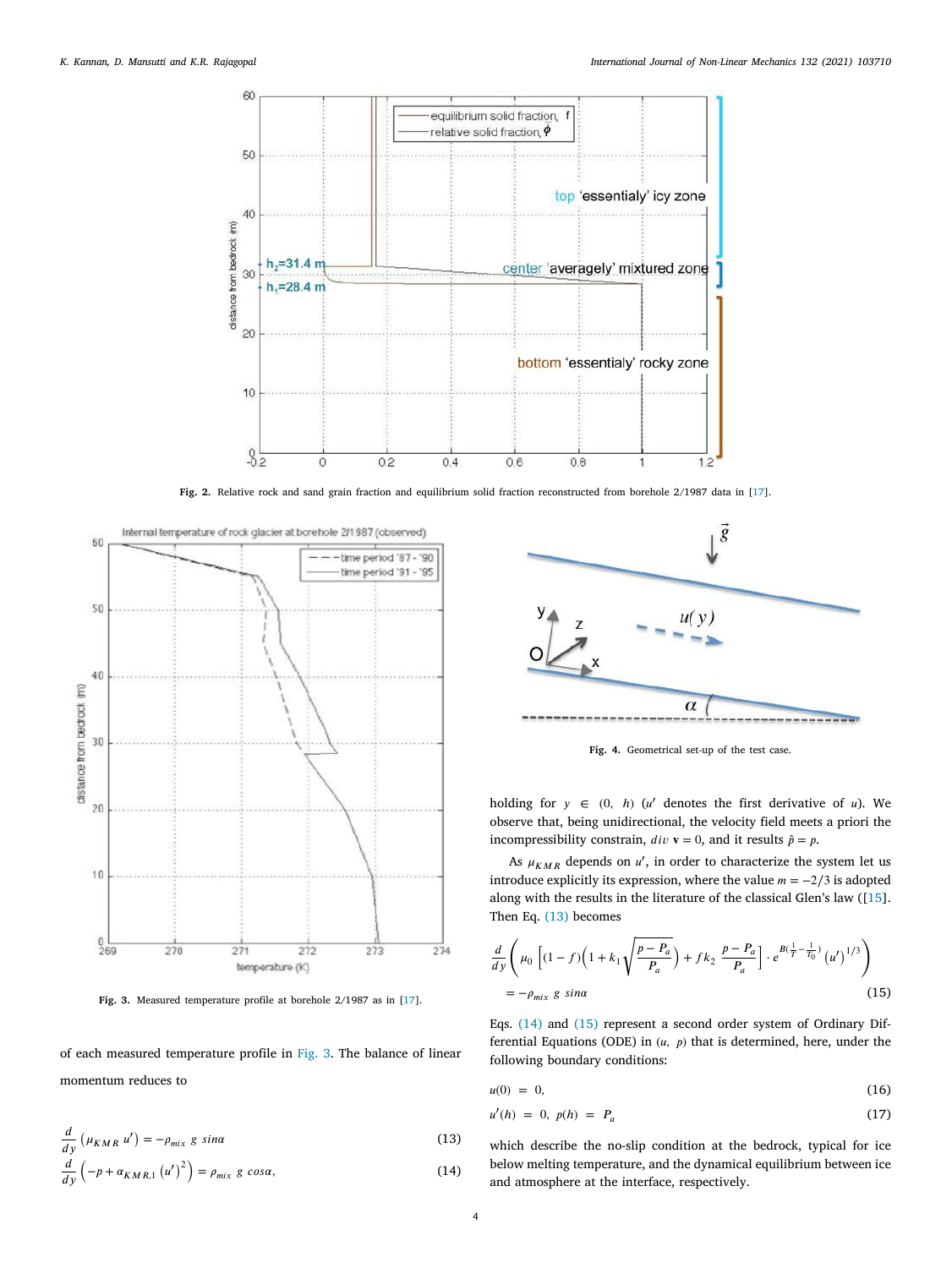#### **3. Numerical validation of the model**

#### <span id="page-4-0"></span>*3.1. Numerical solution approach*

The first step taken in the solution of the above system is the analytic integration in the generic sub-domain  $[y, h]$  (for  $y > 0$ ) which allows to meet the boundary values ([17\)](#page-3-6). This operation leads to the system:

$$
\mu_0 \left[ (1-f) \left( 1 + k_1 \sqrt{\frac{p - P_a}{P_a}} \right) + f k_2 \frac{p - P_a}{P_a} \right] \cdot e^{B(\frac{1}{T} - \frac{1}{T_0})} \left( u' \right)^{1/3} = M g \sin \alpha \tag{18}
$$

$$
p = P_a + \alpha_{KMR,1} (u')^2 + M g \cos \alpha \tag{19}
$$

being  $M = M(y) = \int_{y}^{h} \rho_{mix} d\tilde{y}$ , the mass of the layer of rock glacier confined in [*y, h*]. This system holds for  $y \in (0, h]$ . Then, by substituting the expression of  $p$  as a function of  $u'$ , [\(19](#page-4-2)), into Eq. ([18\)](#page-4-3), a first order non-linear ODE is obtained which is rewritten in order to provide the problem with a structure suitable for a following fixed point solution approach. The resulting equation is:

$$
u' = (M \ g \ sin\alpha)^3 \cdot \left\{ \mu_0 \left[ (1 - f) \left( 1 + k_1 \sqrt{\frac{\alpha_{KMR,1} (u')^2 + M \ g \ cos\alpha}{P_a}} \right) + \frac{1}{2} \right] \right\}
$$
\n
$$
f k_2 \frac{\alpha_{KMR,1} (u')^2 + M \ g \ cos\alpha}{P} \left[ e^{\beta (\frac{1}{T} - \frac{1}{T_0})} \right]^{-3}
$$
\n
$$
(20)
$$

 $P_a$ that is numerically solved under the remaining boundary condition ([16\)](#page-3-7). At this juncture, we discretize the interval domain [0*, ℎ*] into uniform subintervals of width  $dy = h/n$  and approximate the derivative, u', with the second order centered finite difference scheme. Then, by evaluating the above ODE at the mid-point of each subinterval,  $y_{i-1/2}$  =  $(i - 1/2) \cdot dy$ ,  $i = 1, \ldots, n$ , a system of algebraic equations is obtained for  $u_i = u(y_i)$ ,  $i = 1, ..., n$ , the numerical velocity of the studied rock glacier. Below the fixed point iteration law adopted for solving the system is shown:

$$
u_i^{(k+1)} = u_{i-1} + dy \cdot (M_i \, g \, \sin\alpha)^3.
$$
\n
$$
\left\{ \mu_0 \cdot \left[ (1 - f_i) \left( 1 + k_1 \sqrt{\frac{(\alpha_{KMR,1})_i \left( \frac{u_i^{(k)} - u_{i-1}}{dy} \right)^2 + M_i g \, \cos\alpha}{P_a} \right) + \right. \right.
$$
\n
$$
(\alpha_{KMR,1})_i \left( \frac{u_i^{(k)} - u_{i-1}}{dy} \right)^2 + M_i g \, \cos\alpha \left. \frac{1}{1 - \frac{1}{\alpha} + 1} \right) \right\}.
$$
\n(21)

$$
\int_{I}^{R_2} \frac{(\alpha_{KMR,1})_i \left( \frac{1}{dy} \right)^2 + M_i g \cos \alpha}{P_a} e^{-B(\frac{1}{T_i} - \frac{1}{T_0})} \Bigg\}^{-3}
$$
\nwith  $M = f$ ,  $(\alpha, \beta)$ , and  $T$ , assigned at the mid point  $y$ .

with  $M_i$ ,  $f_i$ ,  $(\alpha_{KMR,1})_i$  and  $T_i$  assigned at the mid-point  $y_{i-1/2}$ . As Eq. [\(20](#page-4-4)) is of first order, a straightforward upwards marching procedure has been allowed starting by computing the solution,  $u_i$ , from the bedrock where  $y_i = y_1 = dy$  and the boundary condition ([16\)](#page-3-7) provides the value  $u_{i-1} = u_0 = 0$ . At each altitude,  $y_i$ , the fixed point iterations have been initialized with an approximate value of the glacier velocity,  $u_i^{(0)}$ , deduced from the local measured deformations reported by Arenson et al.[[17\]](#page-10-7) over the elapsed time from the observation starting, 15-9-1987. In the numerical simulations that will be presented in the following sections, iterations have been repeated up to reach a residual  $O(10^{-14})$  (equal to relative residual  $O(10^{-3})$ ), in most cases three steps were required.

A posteriori it has been verified that the iteration function is a contraction around the sought numerical solution, which guarantees the convergence of the iterative procedure.

# *3.2. Parameter calibration and sensitivity analysis*

<span id="page-4-1"></span>The first step in the numerical simulation of the Murtel-Corvatsch glacier deformations has been the calibration of the parameters of the model. Those ones shared with Glen's law, ([3](#page-0-5)) and ([4](#page-0-4)), and its extensions with thermal effects have been set to values suggested in the literature for the predecessor models in the case of alpine glaciers, that is  $\mu_0 = 1.5 \cdot 10^8$ ,  $B = 4610 K$  and  $T_0 = 263 K$  [\[15](#page-10-5)]. From the previous work of Kannan and Rajagopal [\[12](#page-10-2)], we get the values  $\alpha_1^0 = 10^{16}$  and  $k_3 = 0.02$ , both ones contributing to the assignment of  $\alpha_{KMR,1}$ . Then, by supposing that the Arrhenius type thermal dependence acts in the same manner with regard to the viscosity and the normal stress moduli, we have fixed the value of  $B_1$ , the activation factor for  $a_{KMR,1}$ , equal to the value of *B*, the activation factor for  $\mu_{KMR}$ , that is  $B_1 = B = 4610 K$ .

<span id="page-4-3"></span><span id="page-4-2"></span>For the calibration of  $e$  we have assumed that the extent of sliding of the mixture of ice and rock and sand grains is related to the value of the relative solid fraction  $\bar{\phi}$ . So we have fixed  $e = e(y)$  as well as a step function with values suitably adjusted at each layer, the bottom 'essentially' rocky zone, the center 'averagely' mixtured zone and the top 'essentially' icy zone (see [Fig. 2](#page-3-0)):

$$
e(y) := \begin{cases} e_1 & \text{if } y \in [0, h_1], \text{ 'essentially' rocky zone} \\ e_{12} & \text{if } y \in [h_1, h_2], \text{ 'averagely' mixtured zone} \\ e_2 & \text{if } y \in [h_2, h], \text{ 'essentially' icy zone.} \end{cases} \tag{22}
$$

<span id="page-4-4"></span>The values of  $e_1, e_{12}, e_2$  and  $k_1$  and  $k_2$ , the last parameters to be assigned, have been chosen by a 'trial and error' procedure aimed at shooting the horizontal downslope borehole deformation recorded on 4-4-1989 by Arenson et al.[[17\]](#page-10-7), that we estimate by the computed numerical velocity times the elapsed time from observation starting (15-9-1987).

A preliminary mesh refinement test was conducted in order to fix  $n$ , the number of subintervals for the finite difference discretization, for getting the highest accuracy of the ODE system approximate solution without loss of significant digits: we found that  $n = 2400$  meets the target  $(dy = 0.025 m)$ .

We shall see that the best fit of the measured profile is obtained with the values  $e_1 = 175, e_{12} = 175, e_2 = 1.1$  and  $k_1 = 0.015$  and  $k_2 = 2$ , which identify the purple curves of the most representative results in the figures herein included.

Let us consider, first, the sensitivity of the numerical solution to the value of extent of sliding at the 'averagely' mixtured zone,  $e_{12}$ . Actually the effect of  $\nu$  and  $T$ , influenced by the reciprocal motion of solid particles within ice, is mostly registered here with the largest change of viscosity occurring for the water release induced by local temperature changes that bring its value above the (eventually decreased) pressure melting point ( $e_{12}$  is related to the water content). In [Fig. 5](#page-5-0) the plot of the computed borehole displacements are drawn for several values of  $e_{12}$ . In [Fig. 6](#page-5-1) the plot of viscosity shows that at altitude  $y = h_1$ , interface between the 'essentially' rocky zone and the 'averagely' mixtured zone, the larger is the extent of sliding and the smaller becomes the viscosity. This behavior reflects the change of the equilibrium solid fraction that can be observed at [Fig. 7](#page-6-0): in the transition from the 'essentially' rocky zone to the 'averagely' mixtured zone, the decrease of solid fraction (see  $\bar{\phi}$  in [Fig. 2](#page-3-0)) is perceived by the mixture of ice and rock particles as a sudden increase of fluidity, quantified in our model through a sudden decrease of the equilibrium solid fraction,  $f$ , and, correspondingly, a sudden decrease of the value of viscosity. This mechanism portrays successfully the sudden internal sliding occurrences (also called shear zone) as it is exhibited in [Fig. 5](#page-5-0), where each profile shows almost rigid motion of the bottom 'essentially' rocky ice, viscous flow motion of the upper 'essentially' pure ice and, at the intermediate 'averagely' mixtured layer, critical continuously fitting profiles which depend on the value of  $e_{12}$ : for  $e_{12} = 0.175$  and 1.75 no sudden internal sliding occurs and mixtured ice moves rigidly and smoothly anchored to the 'essentially' rocky ice up to the viscous increase starts at the interface with the 'essentially' icy zone. For  $e_{12} \geq 10$  sudden internal sliding occurs with sharper profile as  $e_{12}$  gets larger. By comparison with the displacement plot of Arenson et al. observed on 4-4-1989 the purple curve corresponding to  $e_{12} = 175$  reports the best match.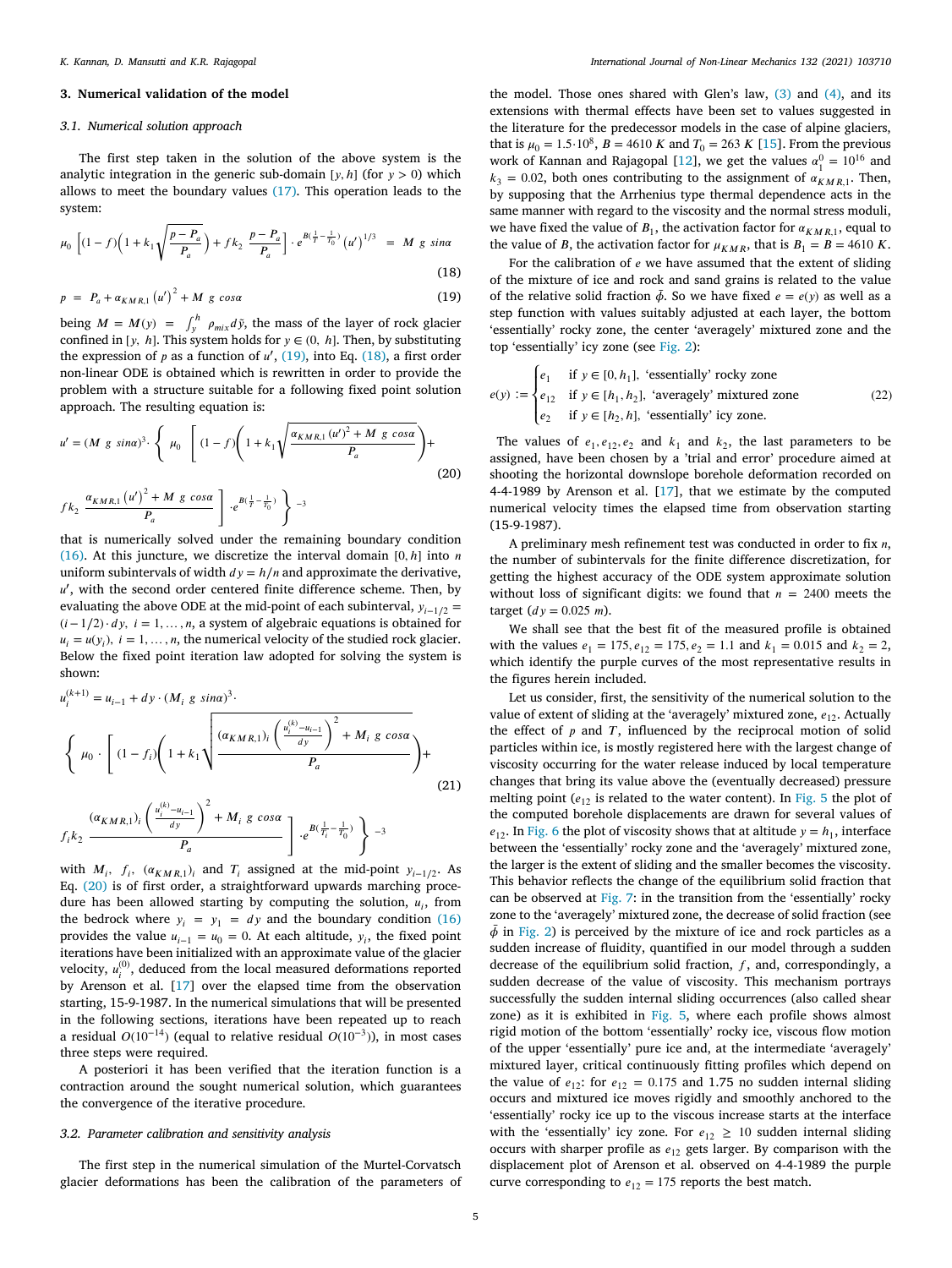

Test on extent of sliding, e (mixed zone): displacement at 4-4-'89



Test on extent of sliding (mixed zone): viscosity

<span id="page-5-0"></span>

**Fig. 6.** Numerical viscosity factor,  $\mu_{KMR}/[\frac{1}{2}tr(A_1^2)]^{m/2}$ : sensitivity analysis vs.  $e_{12}$ .

<span id="page-5-1"></span>The sensitivity analysis was concerned with the upper branch of the extent of sliding parametrical function, that is the value  $e_2$ . The numerical displacement curves in [Fig. 8](#page-6-1) show internal sliding occurrence for the three smaller values  $e_2 = 0.11, 0.3$  and 1.1 whereas, for  $e_2 = 11$  and 110, the profiles exhibit smooth, though steep, viscous growth towards open air. When internal sliding occurs a strong and sudden change of the dynamics of ice establishes, that our model captures just with a significant decrease of value of the extent of sliding parameter (remind  $e_{12}$  = 175). In our case the physical interpretation of this numerical evidence is that the poor presence of solid grains in the upper 'essentially' icy zone allows just occasional, not effective interaction among solid particles (not enough to induce decrease of viscosity), which contributes to increase the viscosity value, representing an obstacle to free flowing. The graphs of viscosity in [Fig. 9](#page-7-0) reflect consistently the overall picture. An additional comment on the flection of the viscosity curve few meters beneath ice/atmosphere interface: that is the effect of the Arrhenius exponential function of temperature whose influence in the natural setting shown in [Fig. 3](#page-3-1) is effective only with sufficiently large values of viscosity.

The sensitivity analysis on the bottom branch of  $e = e(y)$ , that is on the value  $e_1$ , exhibits the fact that when the relative solid fraction,  $\bar{\phi}$ , is very close to unity the system is not sensitive to changes in  $e$  (as the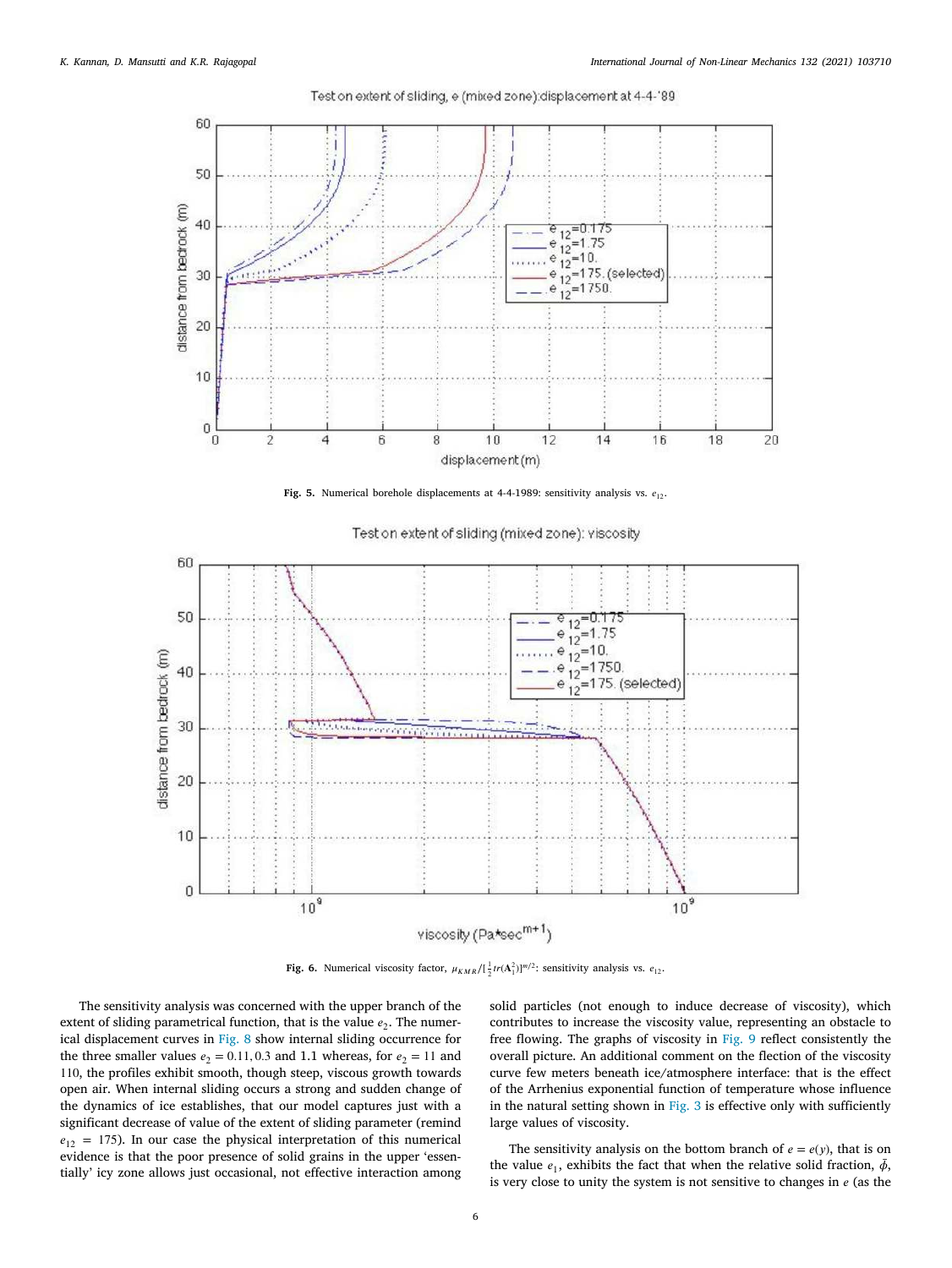

**Fig. 7.** Equilibrium solid fraction corresponding to solid fraction graph in [Fig. 2](#page-3-0): sensitivity analysis vs.  $e_1$ .

<span id="page-6-0"></span>

**Fig. 8.** Numerical borehole displacements at 4-4-1989: sensitivity analysis vs.  $e_2$ .

<span id="page-6-1"></span>equilibrium solid fraction keeps  $f \approx 1$ ). [Fig. 10](#page-7-1) represents the evidence that even an unnatural very large value of  $e_1$  induces just a very small change in viscosity with no significant effect on the dynamics. For example, we obtained for  $e_1 = 175$ ,  $u(h_1) = 0.243$  cm/yr,  $u(h_2) = 3.619 \text{ cm/yr}$  and  $u(60m) = 6.139 \text{ cm/yr}$  and for  $e_1 = 175\,000$ ,  $u(h_1) = 0.253$  cm/yr,  $u(h_2) = 3.637$  cm/yr and  $u(60m) = 6.139$  cm/yr.

Finally, the results of the numerical testing on the sensitivity of the system to the parameters  $k_1$  and  $k_2$  are summarized in [Figs. 11](#page-8-1) and [12](#page-8-2) respectively. The formula of viscosity  $\mu_{KMR}(7)$  $\mu_{KMR}(7)$  $\mu_{KMR}(7)$  assesses how the parameter  $k_1$  influences viscosity where the equilibrium solid fraction is far from unity (top and middle layers). Actually, we see that as  $k_1$ increases, displacement of the essentially icy layer ( $f \ll 1$ ) significantly decreases as for thickening. Furthermore it appears that increasing values of  $k_2$  effectively counteract shearing, in particular within the essentially rocky zone. This characteristic makes this parameter strategical for the purpose of shear zone detection, in addition to  $e_{12}$  on which we have already commented. Conversely, decreasing  $k_2$  values induce viscosity lowering and consequent appearance of progressive shear layering from bottom. Let us notice that the influence of changes in the value of parameter  $k_2$ , explicitly related in the formula only to lower and more rocky ice, clearly extends to the dynamics of the whole glacier, from bottom upwards, for the lower layers of ice carry along the upper ones laying over.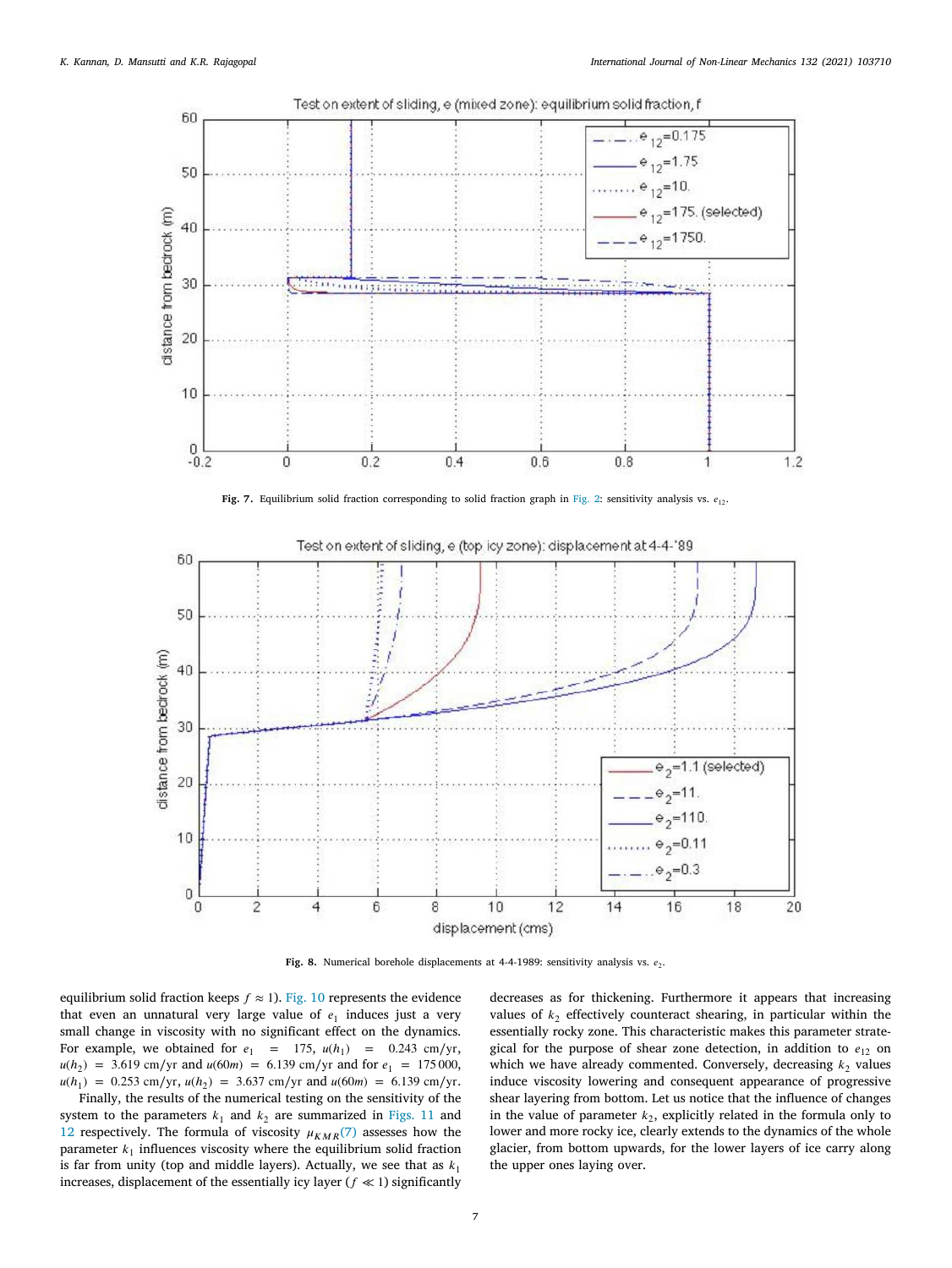

**Fig. 9.** Numerical viscosity factor,  $\mu_{KMR}/[\frac{1}{2}tr(A_1^2)]^{m/2}$ : sensitivity analysis vs.  $e_2$ .

<span id="page-7-0"></span>

**Fig. 10.** Numerical viscosity factor,  $\mu_{KMR}/[\frac{1}{2}tr(\mathbf{A}_1^2)]^{m/2}$ : sensitivity analysis vs.  $e_1$ .

#### <span id="page-7-1"></span>*3.3. Validation results*

With the value of the physical and material parameters previously fixed and the values corresponding to the red curves in the [Figs. 5](#page-5-0) - [12](#page-8-2) we have computed our best approximation of the borehole downslope displacements during the whole time span observed by Arenson et al. in[[17\]](#page-10-7). In [Fig. 13](#page-9-9) we show the graphs of the obtained numerical results and those of the measured displacements which compare qualitatively very well. In addition we report on the velocity in shear zone, whose measured and computed values amount to 4 cm∕yr and 3*.*9283 cm∕yr respectively. Moreover the ratio of the measured shear zone deformation to surface deformation amounts to 59% whereas the ratio of the corresponding numerical deformations results 59.23. Then a relative error of 1.8% and of 0.3% in the reproduction of these two items, respectively, definitely endorse the good match of the numerical and measured curves in [Fig. 13](#page-9-9) well beyond the qualitative appearance.

Arenson et al. observed that from the start of the measurement campaign, on 5/11/1987, the surface deformation rate kept constant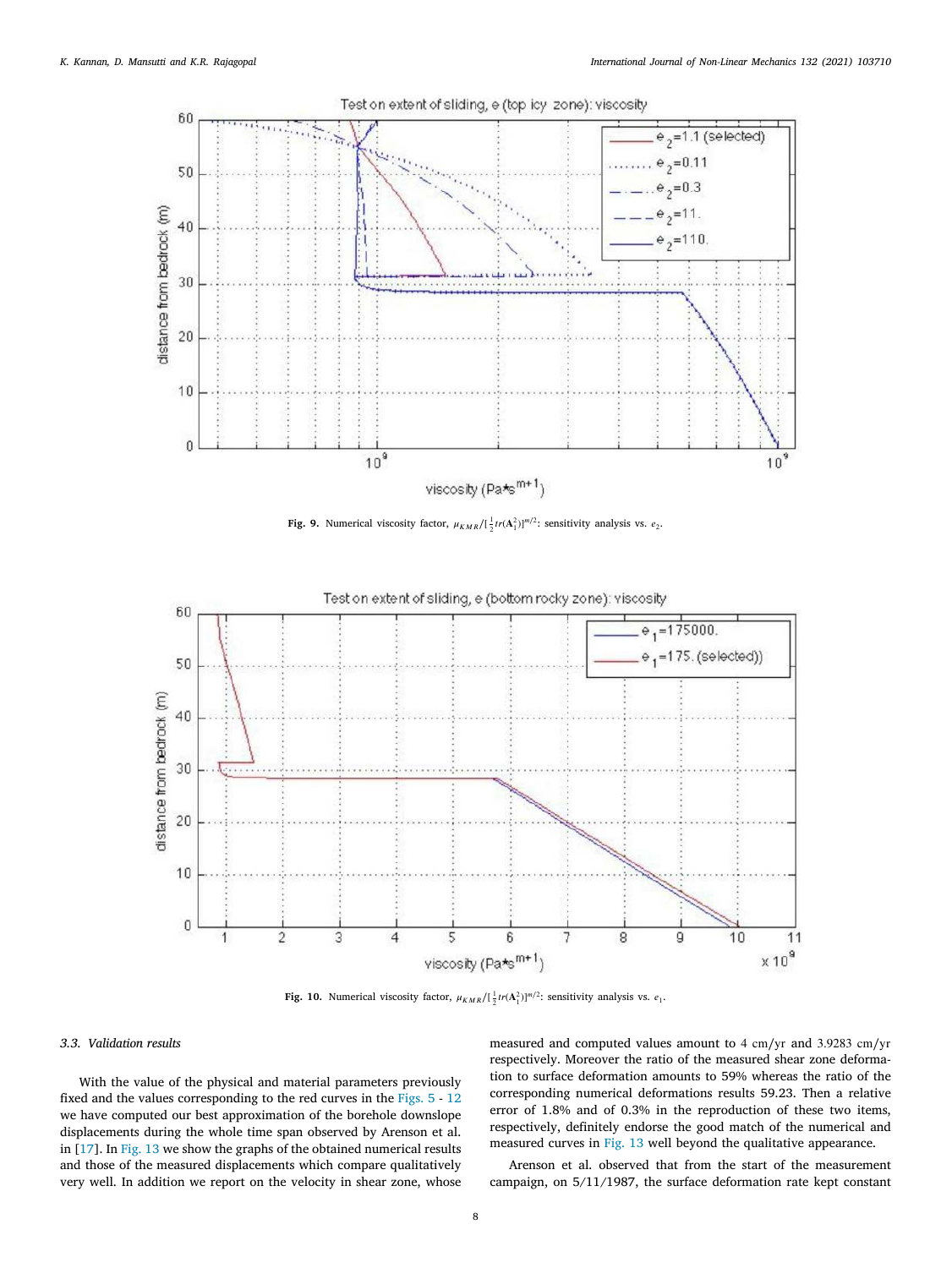<span id="page-8-1"></span>

Displacement at 4-4-'89: shear zone vs k, (numerical)

**Fig. 12.** Numerical borehole displacements at 4-4-1989: sensitivity analysis vs.  $k_2$ .

<span id="page-8-2"></span>till 1991, then it increased and kept constant till the end of the operations in August 1998 (this is documented in figure 10, a) in [\[17](#page-10-7)]). They identified the cause of this change in the increase of about  $0.5^{\circ}$ C of the temperature in the shear zone during the same period, as reported by Vonder Muhll et al.[[19\]](#page-10-9). With the present model which includes temperature effects, we could take into account this change by upgrading the temperature profile (see [Fig. 3](#page-3-1)) and, then, develop the numerical simulation up to the end of the observation time.

The uncertain trend of the measured displacements of the glacier top layer, not captured by the presented simulation, is commented by Arenson et al. as possibly related either to seasonal external temperature changes which do not influence internal ice layers or to distortion effects of the measurement technical equipment. Whatever the cause is,

the numerical simulation suggests that the influence of limited changes in the dynamics of the 3 m thick top ice layer upon the underneath one is negligible.

# **4. Conclusions**

<span id="page-8-0"></span>In this paper we have provided a validation of the model recently published in[[1](#page-9-0)] for the numerical description of non-isothermal rockglacier flows. We have based this study on the reproduction of the borehole downslope displacements of the Alpine rock glacier, Murtel-Corvatsch, in Switzerland, as well as documented by Arenson et al. in[[17\]](#page-10-7). This case appears particularly suitable to our purpose because it exhibits internal sliding occurrence in correspondence of an averagely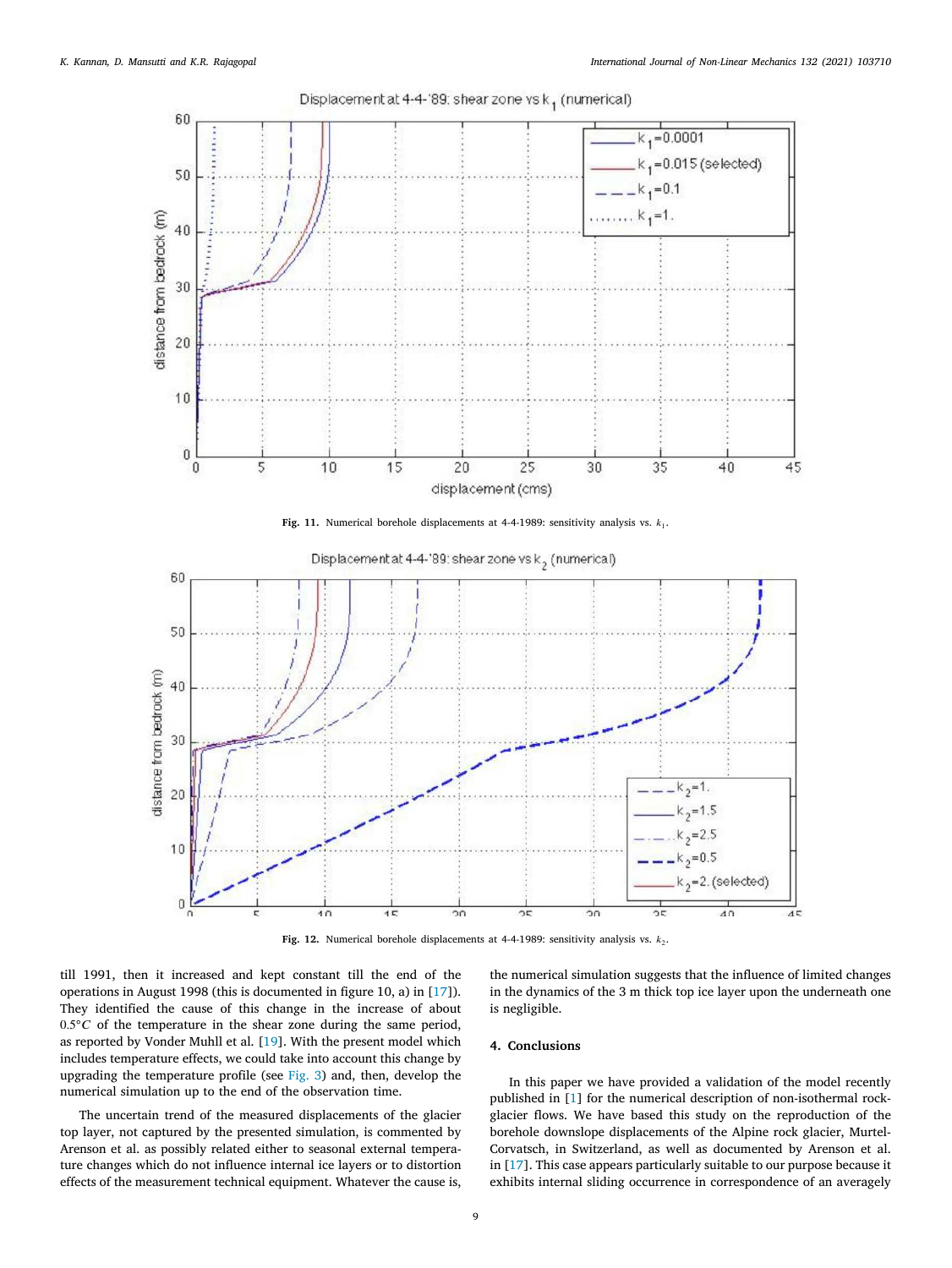

**Fig. 13.** Borehole downslope displacements: numerical (left) vs measured by Arenson et al. (see Figure 9, a) in[[17\]](#page-10-7)) (right).

<span id="page-9-9"></span>mixtured zone with ice and solid particles and sand grains, a typical and critical condition which makes rock glaciers potentially very dangerous for human settlements. It allowed also to test the ability of the model to describe the impact of a temperature field change within the glacier as, at mid-term of the observation time period, 1987–1995, on-field measurements pointed out an increase of the displacement rate attributed to an increase of  $0.5^{\circ}$ C of the temperature at the shear zone. This event is characteristic of the shear zone as the relatively rapid movement of ice and rocky particles and the consequent friction typically induce mechanical dissipation and internal heating.

After the sensitivity study of the model parameters linked to the described natural set-up evolution (e.g.  $e_1$ ,  $e_{12}$ ,  $e_2$ ,  $k_1$  and  $k_2$  in [\(7\)](#page-1-2), ([10\)](#page-1-3) and (22)), whose change impact has been discussed in detail, the numerical results obtained with the parameters selected values are qualitatively and quantitatively impressive as it is shown in [Fig. 13,](#page-9-9) where the present numerical computations and Arensons et al.'s measured displacement profiles are compared.

The proposed model appears eligible for extensive use in computational glaciology. However for future modeling tasks of rock-glacier flows, we stress the importance of having on-field measured data from paradigmatic set-ups which allow the calibration of the sensible parameters in relation to the specific ice and rock and sand grains mixture composition.

### **Declaration of competing interest**

The authors declare that they have no known competing financial interests or personal relationships that could have appeared to influence the work reported in this paper.

# **Acknowledgments**

Authors acknowledge Piano Nazionale Ricerca Antartide (PNRA), the funding agency of the project PNRA16-00121 ENIGMA which the present research is part of. K.R.R. thanks the Office of Naval Research for its support.

D.M. acknowledges the licence n. 5016591052717 released by Wiley for reuse of Figure 9.a in[[17\]](#page-10-7) as right part of Figure 13 in present article.

#### **References**

- <span id="page-9-0"></span>[1] [K. Kannan, D. Mansutti, K.R. Rajagopal, S. Urbini, Mathematical modeling of](http://refhub.elsevier.com/S0020-7462(21)00044-5/sb1) [rock glacier flow with temperature effects, in: P. Cannarsa, D. Mansutti, A.](http://refhub.elsevier.com/S0020-7462(21)00044-5/sb1) [Provenzale \(Eds.\), Mathematical Approach to Climate Change and Its Impacts,](http://refhub.elsevier.com/S0020-7462(21)00044-5/sb1) [in: Springer-INDAM Series, vol. 38, 2020, pp. 137–148.](http://refhub.elsevier.com/S0020-7462(21)00044-5/sb1)
- <span id="page-9-1"></span>[2] [J.W. Glen, The creep of polycrystalline ice, Proc. R. Soc. Lond. Ser. A Math.](http://refhub.elsevier.com/S0020-7462(21)00044-5/sb2) [Phys. Eng. Sci. 228 \(1175\) \(1955\) 519–539.](http://refhub.elsevier.com/S0020-7462(21)00044-5/sb2)
- <span id="page-9-2"></span>[3] [D.F. McTigue, S.L. Passman, S.J. Jones, Normal stress effects in the creep of ice,](http://refhub.elsevier.com/S0020-7462(21)00044-5/sb3) [J. Glaciol. 31 \(108\) \(1985\) 120–126.](http://refhub.elsevier.com/S0020-7462(21)00044-5/sb3)
- <span id="page-9-3"></span>[4] [W.R. Schowalter, Mechanics of Non-Newtonian Fluids, Pergamon Press, London,](http://refhub.elsevier.com/S0020-7462(21)00044-5/sb4) [1978.](http://refhub.elsevier.com/S0020-7462(21)00044-5/sb4)
- <span id="page-9-8"></span>[5] [J.E. Dunn, K.R. Rajagopal, Fluids of differential type: critical review and](http://refhub.elsevier.com/S0020-7462(21)00044-5/sb5) [thermodynamical analysis, Intl. J. Eng. Sci. 33 \(1995\) 689–729.](http://refhub.elsevier.com/S0020-7462(21)00044-5/sb5)
- <span id="page-9-4"></span>[6] [C.-S. Man, Q.-S. Sun, On the significance of normal stress effects in the flow of](http://refhub.elsevier.com/S0020-7462(21)00044-5/sb6) [glaciers, J. Glaciol. 33 \(115\) \(1987\) 268–273.](http://refhub.elsevier.com/S0020-7462(21)00044-5/sb6)
- <span id="page-9-5"></span>[7] [P.D. Barrette, I.J. Jordan, Pressure-temperature effects on the compressive](http://refhub.elsevier.com/S0020-7462(21)00044-5/sb7) [behavior of laboratory-grown and iceberg ice, Cold Reg. Sci. Technol. 36 \(2003\)](http://refhub.elsevier.com/S0020-7462(21)00044-5/sb7) [25–36.](http://refhub.elsevier.com/S0020-7462(21)00044-5/sb7)
- <span id="page-9-6"></span>[8] [M. Arcangioli, A. Farina, L. Fusi, G. Saccomandi, Constitutive equations with](http://refhub.elsevier.com/S0020-7462(21)00044-5/sb8) [pressure-dependent rheological parameters for describing ice creep, J. Glaciol.](http://refhub.elsevier.com/S0020-7462(21)00044-5/sb8) [65 \(252\) \(2019\) 557–564.](http://refhub.elsevier.com/S0020-7462(21)00044-5/sb8)
- <span id="page-9-7"></span>[9] [P. Duval, The role of the water content on the creep rate of polycrystalline ice,](http://refhub.elsevier.com/S0020-7462(21)00044-5/sb9) [IAHS Publ. 118 \(1997\) 29–33.](http://refhub.elsevier.com/S0020-7462(21)00044-5/sb9)